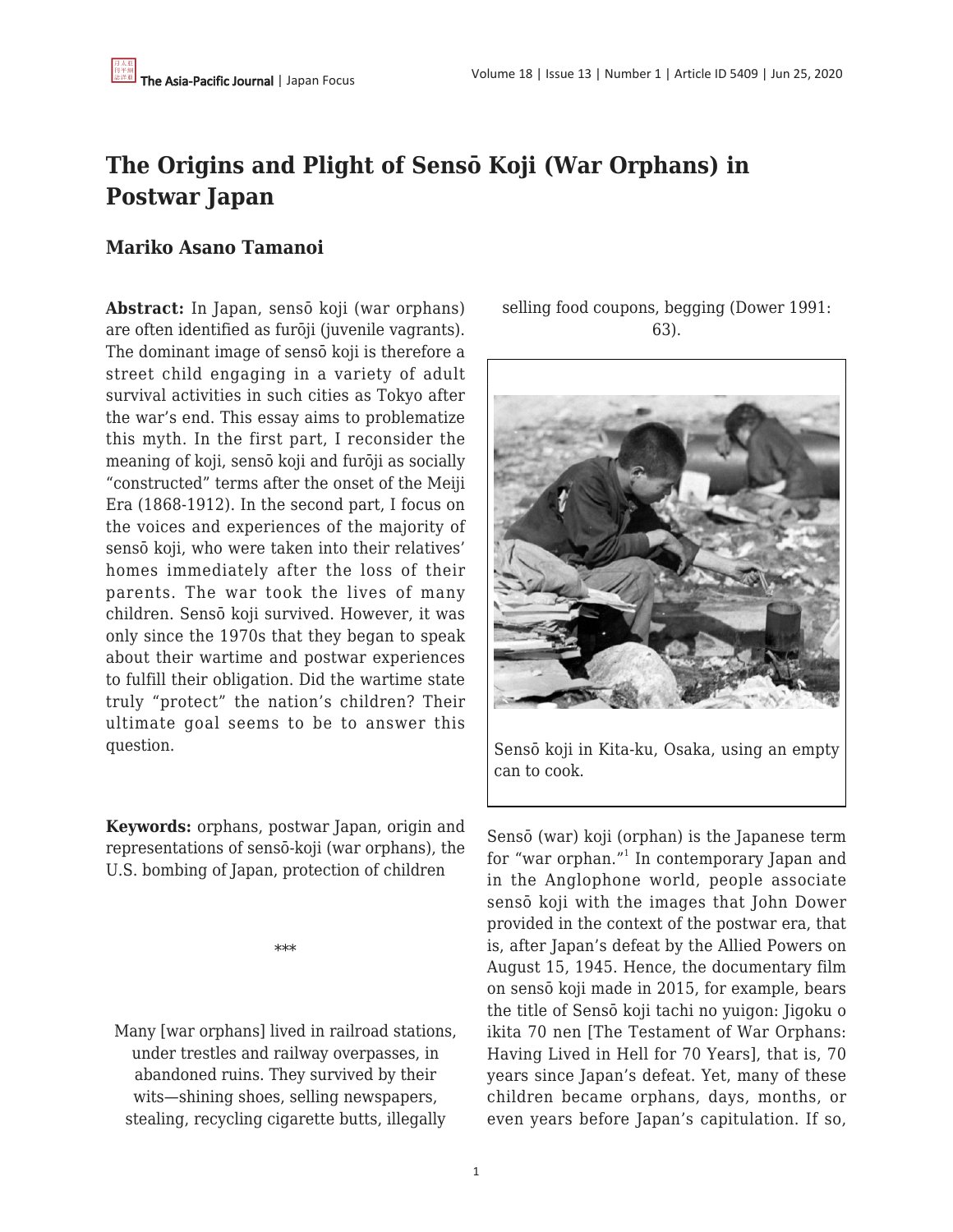

why did they suddenly appear, as if someone placed them on the stage of postwar Japan, that is, a product of the defeat? Did they all experience the lives of street children as described by Dower? Who are sensō koji after all? Have they ever achieved liberation from that name? This essay presents my pursuit of answers to these questions.

#### **War Orphans Who Were Not Named Sensō Koji**

The word koji (孤児) originates in ko (孤), one of the six categories of mukoku no tami (無告の 民), meaning "those people (tami) who are alone in the world and have no one to turn to  $(mukoku)<sup>2</sup>$  Ko was defined as "a child younger than age 16 without a father." Koji, however, seems to have been used as a standard word for "orphan" since the beginning of the Meiji Era (1868-1912), when the state began to incorporate all school-age children into the system of national education.<sup>3</sup> A dictionary definition of koji is a "a child who is deprived by death of parent(s)." Yet, the meaning of koji also includes cases involving the disappearance of the parents, as well as of the child having become lost or otherwise separated from parents, who have not come forward to claim it. In this case, war, natural disaster, such as earthquake, famine or epidemics, or the poverty of the parents is often seen as the root cause of the child's status as koji. Regardless of its cause, the image of koji is always negative: alone, unhappy and poor.

Since the late nineteenth century, elite social reformers in Japan (bureaucrats, social workers, scholars, and education specialists) struggled to redeem the honor of orphans as "the nation's children," while trying to suppress the term koji. In 1898, an anonymous author in the journal Rikugō Zasshi (六合雑誌) $^4$  wrote that he felt sick at the sight of the numerous prisons in Tokyo, and lamented the state's total lack of interest in building public orphanages.<sup>5</sup> The state, he wrote, could transform orphans into "courageous patriots willing to sacrifice their lives for our country" far more easily than rehabilitating adult prisoners (Editorial 1898: 64). In 1904, another article appeared in the journal Chūō Kōron (中央公論), in which the author passionately argued that the state should ban the use of the word koji, which defames the orphaned children (Ōta 1904). Indeed, many existing orphanages at that time followed his advice and dropped the word koji from the names of their institutions.<sup>6</sup>

The first Sino-Japanese War (1894-1895) and the Russo-Japanese War (1904-1905) deprived an unknown number of children of their fathers. Most soldiers in these wars were "professional soldiers" (shokugyō gunjin), and sons of "professional soldiers" were expected to follow their fathers' careers. Bereaved military officers' families were well protected by the state. Hence, these soldiers' children rarely ended up in orphanages. Still, the bereaved families of low-ranking soldiers had to send their children to orphanages due to the inadequate pensions they received. Tokyo Kojiin (Tokyo Orphanage), for example, accepted the first two "war orphans" in 1904, nine months into the Russo-Japanese War (2003: 151). Another arrived in the same year (ibid: 163). Nonetheless, these children were not named sensō koji. Having accepted these "war orphans," the Tokyo Orphanage created a new category named gunjin iji or "honorable child left by a soldier father."

The Pacific War (1941-1945) took the lives of unknown numbers of children and orphaned more than 120,000 children in Japan. The majority of these orphans were the children of civilian parents, the victims of the strategic bombing and fire- bombing raids by the U.S. Army. In March 1944, the state "recommended" enko sokai, evacuation of the family to relatives living away from major cities. In June of the same year, the state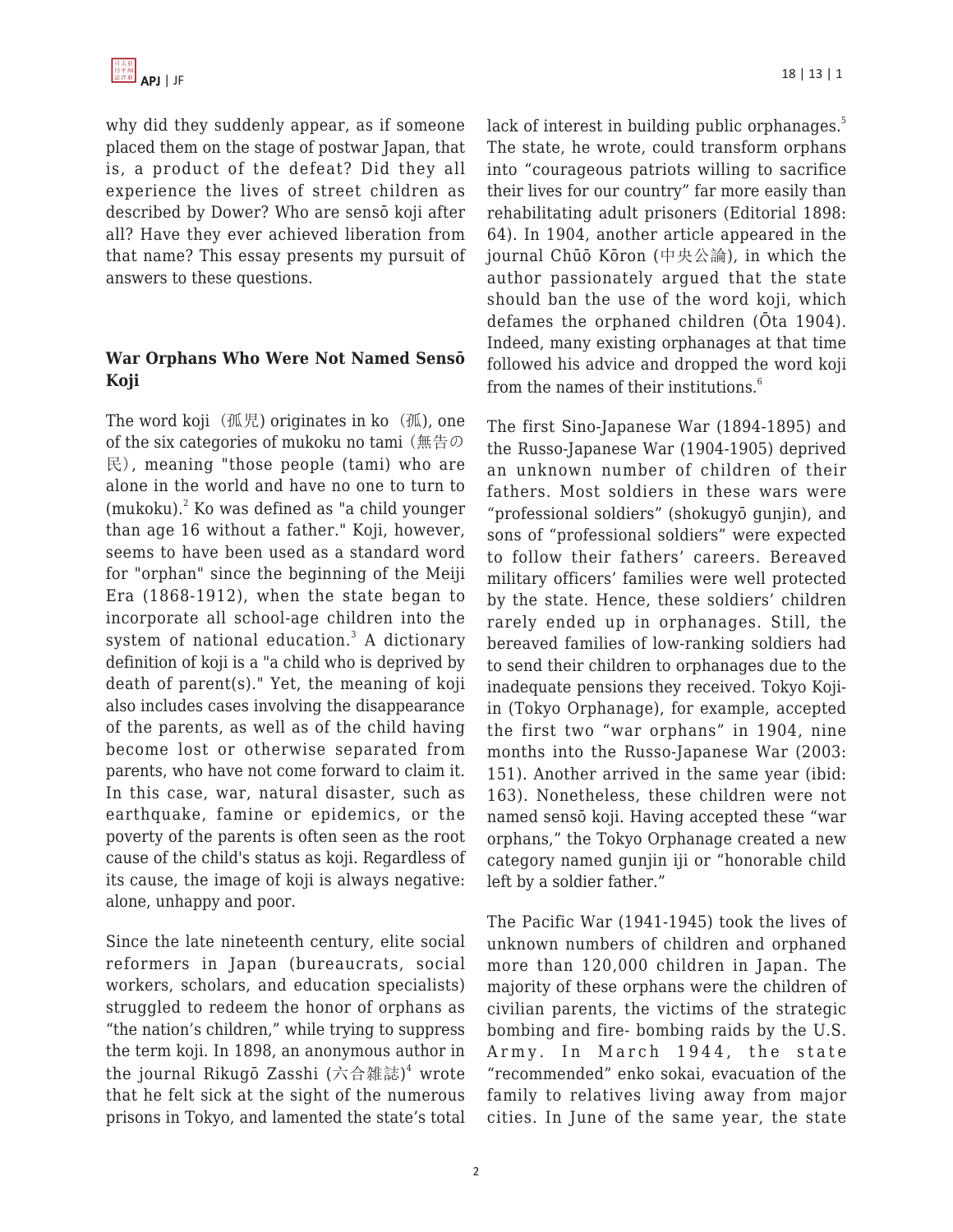"implemented" shūdan sokai or "group evacuation," under which school children from age 8 to 12 living in seventeen Japanese cities were separated and evacuated as a group with their classes to the countryside. In January 1945, first- and second-graders from age 6 to 8 were added, although many parents were reluctant to let such small children participate in the group evacuation and either kept them at home or chose enko sokai (Kaneda Mari, personal communication).

During the summer of 1944, the first group of school children in Tokyo participated in the group evacuation, and other major cities followed. On March 10, 1945, the ferocious fire bombing of Tokyo killed approximately 100,000 people in a single night and created hundreds of thousands of refugees (Selden 2009: 84-85). The bombing continued in Tokyo and sixty-four other cities in the final months of the war. During this final phase of the war the term koji again became the target of harsh criticism. This time, a group of young schoolteachers demanded that the term koji be replaced by kokuji (国児) [the nation's children]. The wartime state welcomed this name change and issued the following document on June 28, 1945.

> For those infants, children and youth, who lost their protectors due to the war, the state will make every effort to protect and nurture them. The state will make sure that these children never forget their mission to remember that they are the offspring of martyrs, and to cultivate their fighting spirit to revenge the deaths of their parents. With this state policy, the parents will be able to fight to the end of the decisive battle on the mainland, without worrying about their children in the event of their own unfortunate deaths. … How should our society, or ordinary citizens, view these children? It is not

enough to pity them. With abundant gratitude toward their deceased parents, our society must offer pity and compassion to these children. Thus, we propose to end the use of koji and call them kokuji.

The above was an "outline of policies" concerning the protection of war orphans: it was not an official edict. However, the teachers' group, having been assured that it would be issued, published the following statement in the Asahi Newspaper on June 15, 1945.7

> The [civilian] parents of war orphans immolated themselves for the state. … These war orphans lost their biological parents, and yet they met their new parents whose name is "the state" (kuni). [War orphans] will entrust their future to the state and offer their lives to the state. Their tragic fates have turned to happiness and excitement, now that they have met their new parent. They are no longer koji but kokuji, the nation's children (Asahi Newspaper, June 15, 1945).

Despite all these efforts to vanquish koji, lasting more than half a century, the word made a remarkable return after Japan's defeat.

## **Numbering, Categorizing and Defining Sensō Koji**

"The statistics of sensō koji taken just before the war's end has not been found anywhere," so writes Henmi Masaaki (1994: 103). The statistics of sensō koji taken after Japan's capitulation does exist, but depending on who counted them and when, the number fluctuates greatly. Today, most historians rely on the document issued by the Ministry of Health and Welfare in 1948. This document, however, is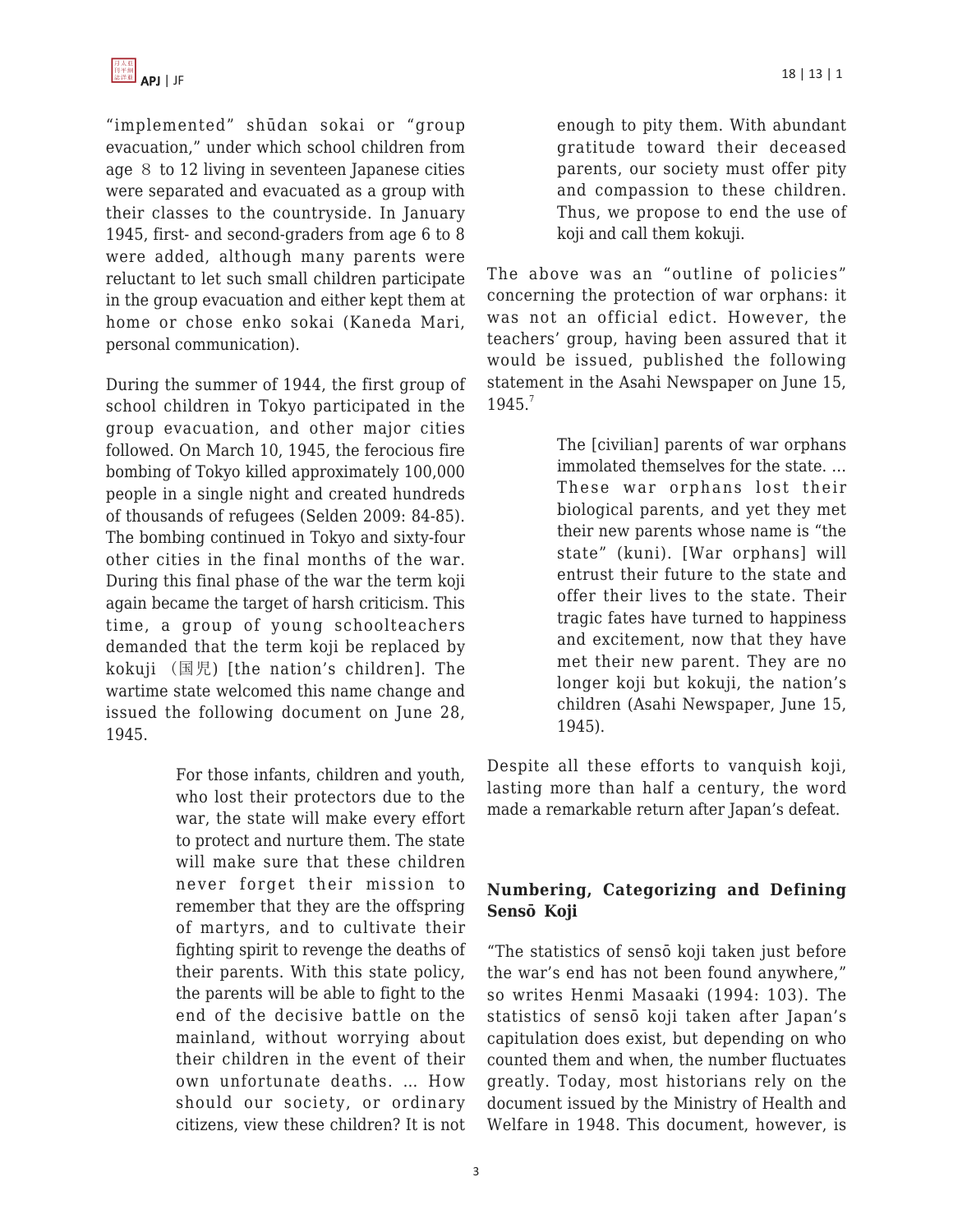

not about sensō koji but about koji. The document records the nationwide total number of koji (from age 0 to 18) as 123,511 and divides them into four groups: "war orphans" (28,248), "repatriated orphans" from Japan's overseas empire (11,351), "general orphans" (81,266), and "abandoned or lost children" (2,647). "War orphans" is defined as: "those children who lost [both] parents, who were either directly engaged in armed combat or were killed by the enemy's bombing. This category also includes those children who lost one parent in combat or bombing while another parent died of a different cause" (Kitagawa 2006: 28). "General orphans" as well as "abandoned and lost children" included a significant number of children whose parents were missing, which could include parents killed during the war. Hence, there is a consensus among contemporary scholars that, in the immediate postwar era, all 123,511 children should be considered "war orphans" (sensō koji).



Sensō koji at the Yōiku-in in Itabashi, Tokyo.

The postwar Japanese government, however, counted them too late (February 1948), so that many "war orphans" existing in the immediate postwar era were excluded from the official count. More than 1,000 war orphans in Okinawa were excluded.<sup>8</sup> It remains unclear whether the war orphans of Korean, Taiwanese and Chinese immigrants to metropolitan Japan were counted. Moreover, Kaneda Mari, who is the principal informant for my research, firmly believes that many more were excluded, including herself, despite the fact that she perfectly fits one of the official definitions of sensō koji: her mother and two sisters were killed in the March bombing of Tokyo, and her father died of illness several years earlier.<sup>9</sup>

Kaneda, who was born in 1935 in Tokyo, was one of about two hundred students of Asakusa Fuji Elementary School, who were evacuated to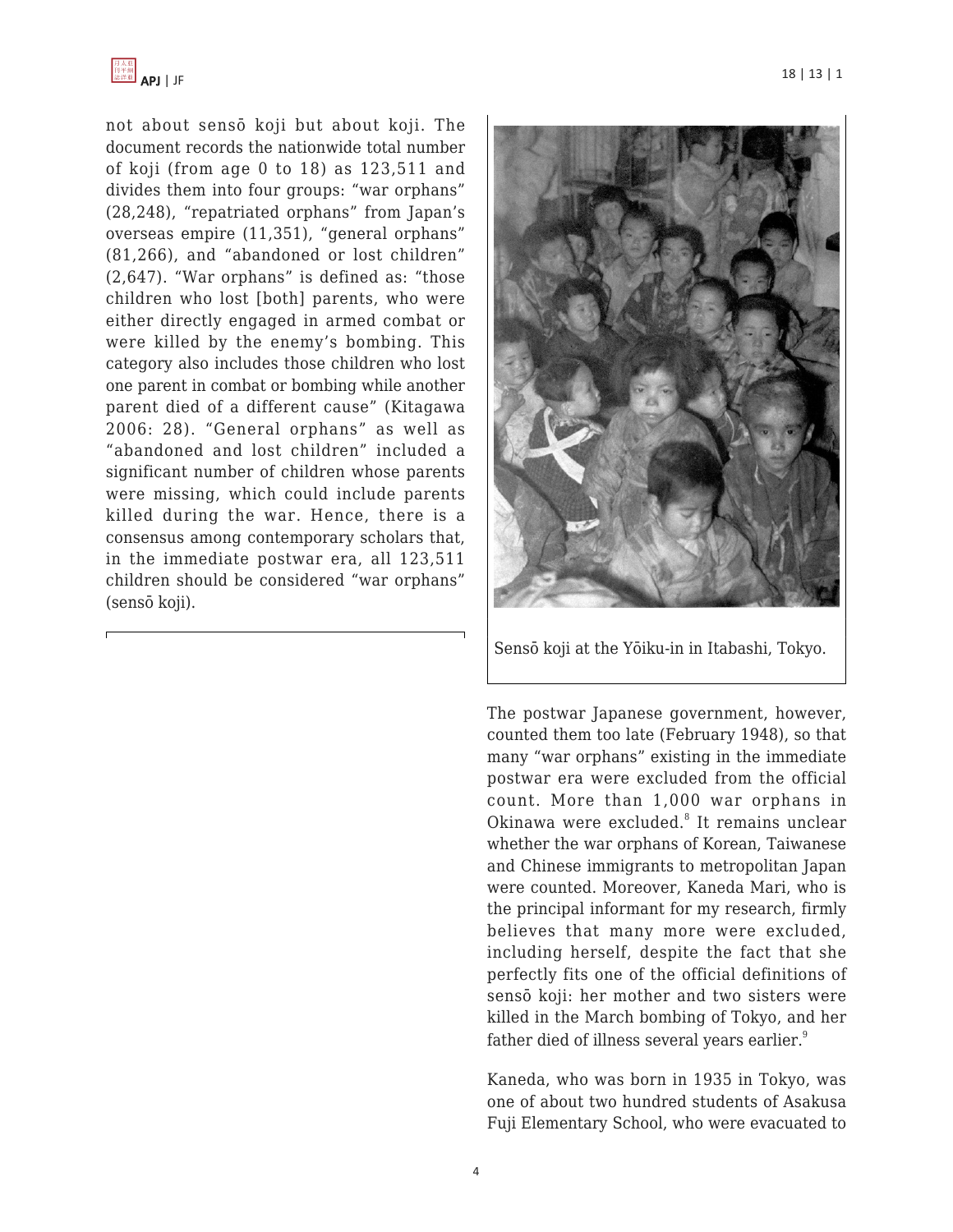Miyagi prefecture in June 1944. She was a third-grade student and 9 years old. Had she stayed in Miyagi until the war's end, she said, she would not have been notified of the deaths of her mother and two sisters until after the war's end.<sup>10</sup> However, on March 9, 1945, Kaneda boarded the night train and returned to Tokyo, together with all the sixth-graders who were to take an entrance examination for middle school. Kaneda was with them, because her mother had already asked the school to return her daughter home in Tokyo, for she had decided to switch to enko sokai, which allowed her to stay with her three daughters.

In the morning of March  $10^{th}$ , when Kaneda arrived at Ueno station in Tokyo, seventeen square miles of the city had already been burnt to the ground, with fires continuing to rage in numerous spots. The bombing killed the parents of one hundred children of her school. Those students who were still at the evacuation site in Miyagi were not notified of the loss of their parents, brothers, sisters, and/or grandparents until several months later. Kaneda, however, was left alone in burned out Tokyo on March 10, without being able to return to Miyagi. Thereafter, she was circulated among the families of one relative after another. Six years later, at around age 15, an izakaya (Japanese pub) offered her room and board in exchange for her labor as a maid. She was finally "independent."

Kaneda insists plausibly that the number 123,511 excludes numerous such war orphans as herself, who were cared for by relatives or acquaintances prior to 1948: the state classified them simply as having been "adopted" into the extended family. Kaneda also believes that, immediately after Japan's surrender, the newly formed government imposed a gag order on the principal of each school that participated in group evacuation of its students. Consequently, the number of evacuee children, who lost their parents and therefore continued to stay in evacuation sites even after the war's end, was permanently concealed.

There was another "problem" with this figure of 123, 511: children of broken and/or impoverished families, whose parents were alive, may have been included in the number "by mistake," largely because they were on the street just like sensō koji. They were called furōji [juvenile vagrants]. For the postwar government, it was essential to separate furōji from sensō koji, because the former were suspected of disturbing public peace and social order. The editorial of the journal Shakai Jigyō [Social Work] published in 1946 insisted that most furōji (浮浪児) had already become furyōji (不良児), that is, "juvenile delinquents." In the same journal published in 1948, Takeda Toshio, a social worker, wrote, "Even though we call them sensō koji, more than 40 percent of them have already become furōji (1948: 1). These reports created what I call sensō kojicum-furōji. They were "hunted, rounded up and captured" (karikomi) by the police, and sent to shelters, prisons or relatives (if any were willing to accept the child). $11$  However, many quickly ran away from those facilities, and returned to what Yoshioka Genji later called "the land of freedom," the places they inhabited before being captured (1987). The reports indicated that sensō koji-cum-furōji committed such crimes as theft, pilferage, embezzlement, arson, black-market trading, gambling, prostitution and consuming and selling illegal drugs. $12$ 



Children caught and detained through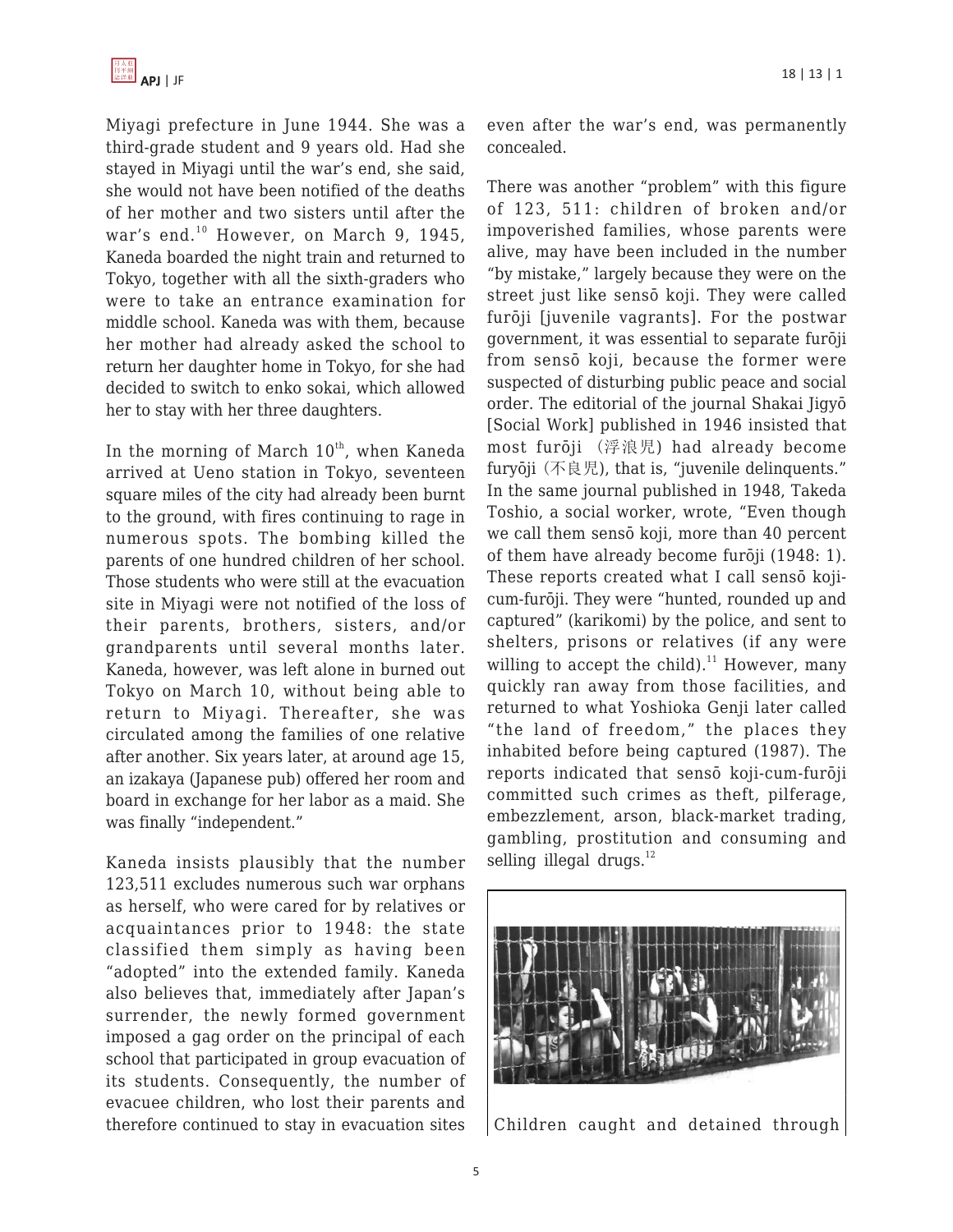

#### karikomi.

Sensō koji-cum-furōji were expected to go through "moral rehabilitation" to become part of the new nation. Sensō koji no kiroku [Records of the Voices of War Orphans] (1947), a rare report on the voices of sensō koji-cumfurōji published immediately after Japan's capitulation, sheds light on this process. $^{13}$ Hagiyama Gakuen (hereafter Hagiyama) was originally a reformatory for young delinquents, established as part of the Tokyo Metropolitan Orphanage in 1897. As the number of its inmates increased, it was moved to the eastern edge of Tokyo in 1936. After Japan's defeat, Hagiyama received more than two hundred sensō koji-cum-furōji.<sup>14</sup> In 1947, Shimada Shōzō, the then principal of Hagiyama, and Tamiya Torahiko, collected the stories of the children of Hagiyama and published them as a book. The collection is divided into two parts: "reminiscences" (recalling the past before arriving at Hagiyama) and "life at Hagiyama" (about the period after arriving at Hagiyama). What follows is the voice of Shōichi, a sixthgrade boy, who reminisced about his days as a war orphan before he arrived at Hagiyama.

> A truck came and picked me up with other kids. I tried to search for my friend, but in vain, and we soon arrived at the shelter. … The following morning, a kid named Itabashi approached me and told me to run away together and I agreed. After dinner, we sneaked under the shelter's veranda. But the shelter's supervisor came with a flashlight and directly hit my face with the light. We were found and beaten on our butts with a bamboo stick. We were then stripped, thrown into a cell, and kept there overnight. Though they gave our clothes back to us in the morning, we were angry and ran away before breakfast. We were chased but hid in

the wheat field. Soon, we saw a train approaching the station and its smoke shrouded us. We got on the train, and returned to Ueno. $15$  From there, we went to Tamachi, and then to Shibaura where we stayed for about half a year (Tamiya 1971: 70-72).



Sensō koji smoking at Ueno.

In Shibaura, Shōichi faced police capture twice. The first time, he ran away, but the second time he was caught and taken to a shelter. There, he met his friend by chance, and together they were taken to Hagiyama with twenty-eight other children.

In the section of "life at Hagiyama," however, I could not find Shōichi's voice. Instead, I found the voices of another sixth-grader, Toshio, who called Hagiyama "Boys Village," apparently after "Boys Town" in America founded by Father Edward Flanagan. Father Flanagan visited Hagiyama in 1947. Toshio wrote: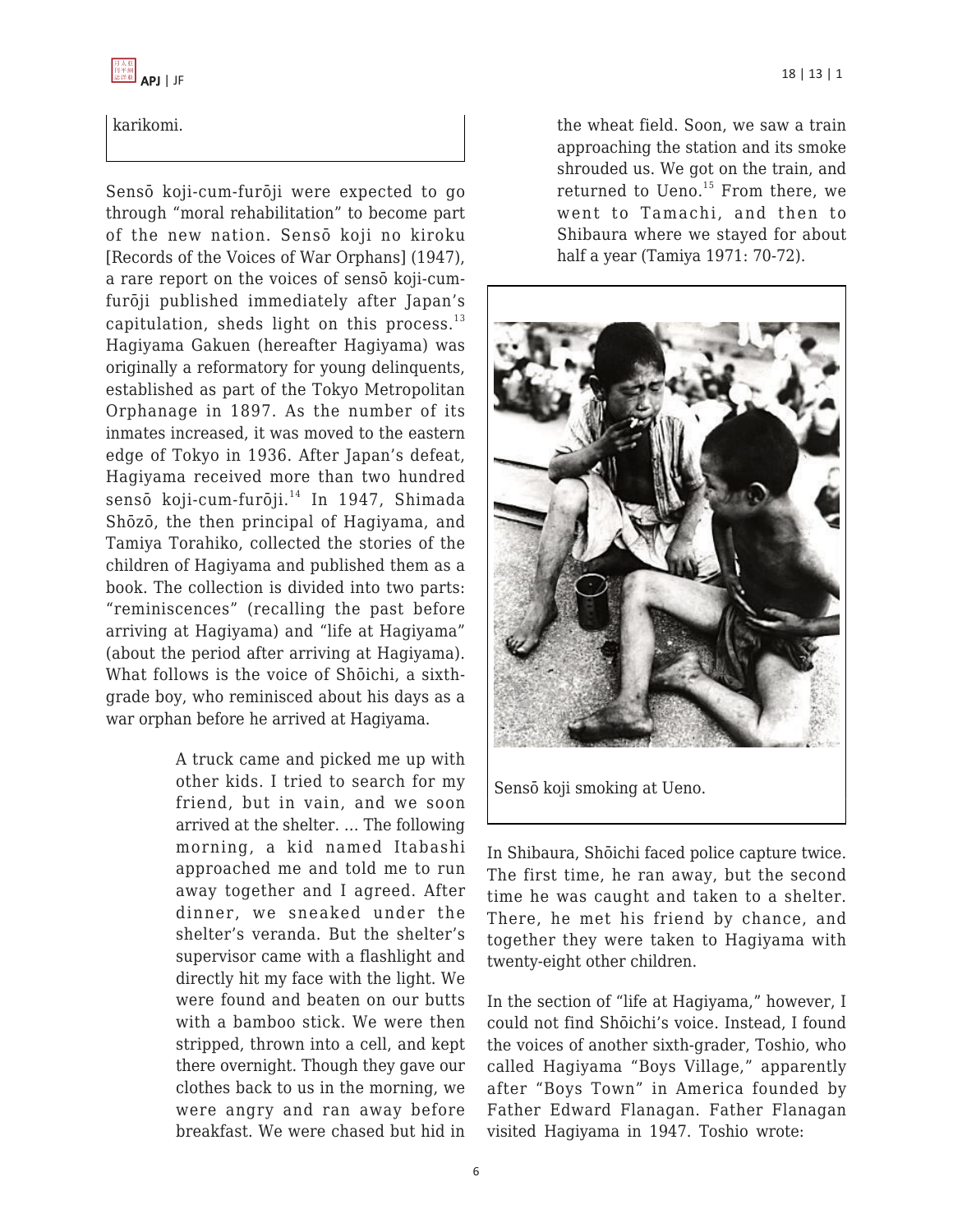

[During the summer session] our teachers took us to the swimming pool of the nearby Commerce University. They also took us to see the movie about "Boys Town" in the United States. Now, the summer festival [honoring our ancestors] on July  $13<sup>th</sup>$ is over. Since Father Flanagan's birthday is on the same day, we also celebrated his birthday. … The motto of Boys Village is "be healthy, honest, and harmonious." Keeping this motto in mind, I will do my best in both schoolwork and vocational training. As a Japanese boy who is ready to rebuild our country, I have been leading a happy life [at Hagiyama] (ibid: 101-102).

The contrast between the boy before "reform" and the boy after "reform" is crystal clear. Was Toshio pressured to write the way he did, to demonstrate the result of "reform" and leave Hagiyama? While I cannot answer this question, I arque that furoji were unquestionably "war orphans," as Morita Shōzō wrote.

> Among those furōji, or among those who are treated as sensō koji, there indeed are those who lost their parents to the war. However, there are also kids who pretended to be, and acted like, sensō koji. Although their parents are alive, they may have disappeared for survival reasons, leaving their children alone and with no means to contact them. They therefore believe that they too are orphans (1950: 130).

By one informed estimate, sensō koji-cum-furōji occupied only about 10 percent of the 123,511 war orphans (Kitagawa 2006: 28). Nonetheless, attracting most interest among journalists and social workers, they came to represent all war orphans.

#### **The Voices of Former Sensō Koji from the 1970s**

When did sensō koji begin to speak with their own voices? The earliest date is probably 1967, when Nosaka Akiyuki (1930-2015) published a semi-fiction titled Hotaru no haka [Grave of the Fireflies]. In 1975, Nishimura Shigeru (1925-2016) published Ame ni mo makete kaze nimo makete [Defeated by Rain and Defeated by Wind]. In 1977, Takagi Toshiko published Garasu no usagi [A Rabbit Made of Glass]. These writers later achieved fame because of the publications of their gripping autobiographies and continued to publish books of fiction and semi-fiction to let their young readers know the misery of the war. I focus, however, those sensō koji who began to speak out much later, in the 1990s. They are "amateur" speakers and writers, who participated in groups to share their experiences with the youth of present-day Japan. Most of them are sensō koji who constituted about 90 percent of the 123,511 war orphans: they were taken into their kin's home soon after they became orphans. Among them is my informant, Kaneda Mari, who gathered these amateur speakers and formed Sensō koji no kai [Association of War Orphans] in 1997. Once I asked her, why so late? She explained it this way. First, because life as a war orphan was so traumatic, she first wanted to "investigate" what happened in the aftermath of the March 10, 1945 bombing in Tokyo, before coming out as sensō koji. Second, she was pressured to feel indebted to her relatives while they were still alive, even though they did not let her attend school. She therefore waited until those relatives had gone, before forming the Association of War Orphans. She then presented herself to me as a "former" war orphan, having established her own family.

In 2008, the Association of War Orphans held an event in downtown Tokyo, which featured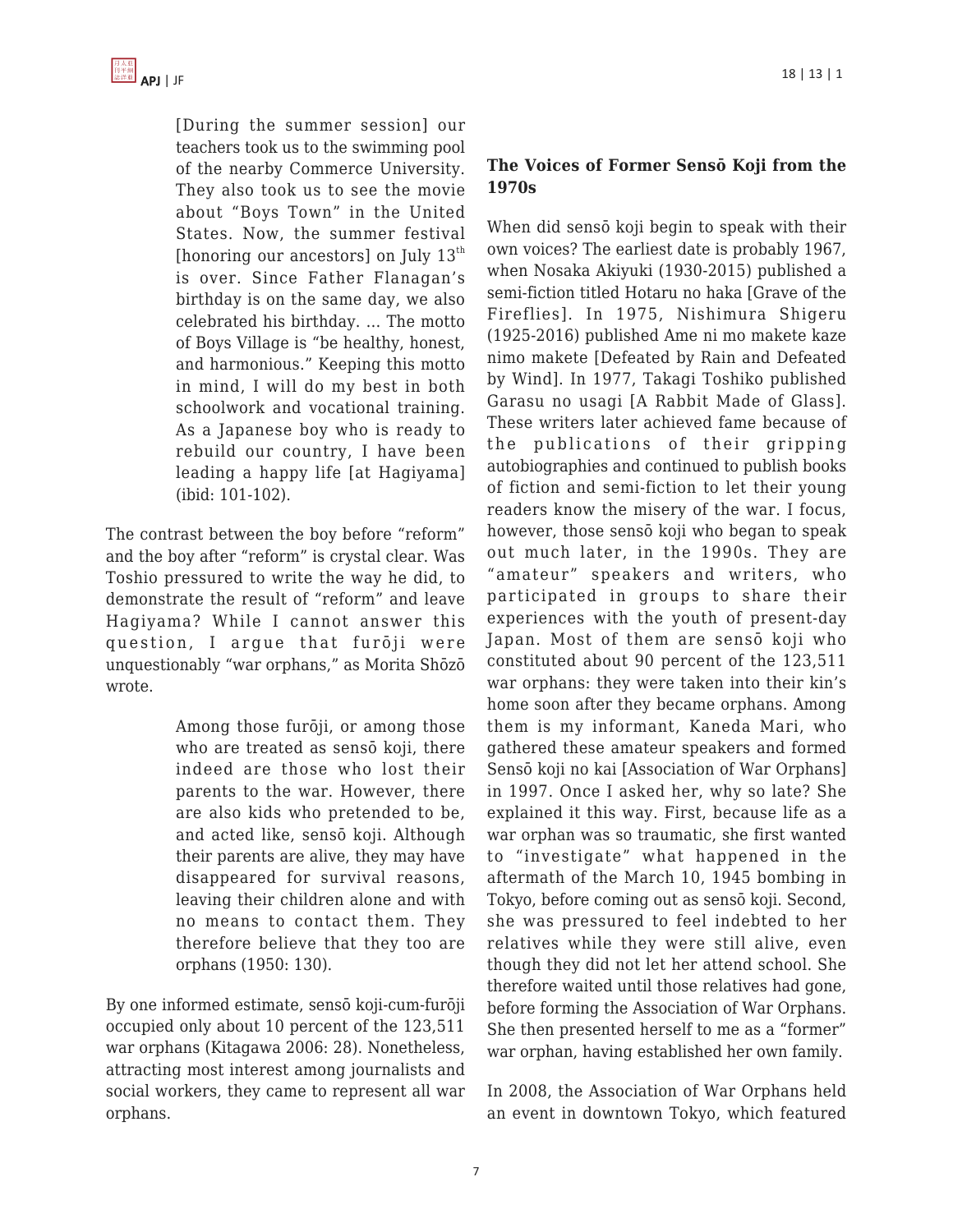Nagata Ikuko as a speaker. Nagata was a thirdgrade student of Kawa-minami Elementary School at the time of the March bombing. Like Kaneda, she had participated in the 1944 group evacuation to the temple in Niigata prefecture, leaving her parents, three older sisters, and one brother in Tokyo.

> On March 3, 1945, twenty sixth-grade students left [the evacuation site] for Tokyo for a graduation ceremony. After March  $10^{th}$ , we [on the evacuation site] were unable to communicate with these twenty students. Letters that I had often received from my family also stopped. Rumors soon spread that Tokyo was heavily bombed, became a sea of fire, and our school and many houses were burned down. … In April, our head teacher returned to Tokyo to gather more information. Soon after, a couple of Buddhist monks visited us and began reading sutras. Our teacher called the names of children one by one who were orphaned. I was one of them. I learned that my parents and sisters all perished, the only exception was my brother. … We also learned that those six-graders [who returned to Tokyo on March 3] had been missing since then, except for one.<sup>16</sup>

Two months after Japan's defeat, Nagata, together with the other twenty or so children who had lost their homes, were moved to a nearby inn. They stayed there for more than half a year. Around the end of March 1946, her maternal aunt finally came to pick her up, and brought her back to Tokyo. "My aunt and her family were kind to us when my parents were alive. Now that they were gone, she was a different person," said Nagata. She was with this aunt for three months and ran away. Other relatives refused to take her. Luckily, her brother, demobilized from the army, returned to Tokyo and they were reunited. Yet, life without any help from their relatives was cruel until each became independent. Unlike those who wrote (or spoke out) about their wartime experiences in the 1970s, Nagata did not speak of the horror of the bombing, because she was not in Tokyo. Rather, her narratives moved calmly, from the wartime to the postwar, from the life on an evacuation site to the life in Tokyo with her relatives, and the hard life of sensō koji in postwar Japan.

In the summer of 2017, the Association of War Orphans closed its activities due to the members' old age. Kaneda, however, continues to gather and publish the narratives of former war orphans. Her ultimate goal is to collect the narratives of those who became orphans, due to the bombing of not only Tokyo and other cities in Japan, but also all other cities of the world, including Guernica in Spain bombed by the German Army and Chongqing in China bombed by the Japanese Army.

## **Epilogue**

On April 18, 1942, joint American Army-Navy air forces dropped a bomb in Tokyo, in reprisal for the Japanese surprise attack on the American naval base at Pearl Harbor on December 8, 1941. The very first child killed in the U.S. bombing was a middle school boy named Ishide Minosuke. Saotome Katsumoto, the founder of the Tokyo Air Raid and War Damages Resource Center, describes how Ishide Minosuke was killed and how society reacted to his death.

> On April 18, 1942, sixteen B25 fighters of the U.S. Army made a surprise attack on Tokyo. In Katsushika Ward in downtown Tokyo, one B25 rained sixteen shells on the Mizumoto Middle School, killing Ishide Minosuke, a fourteen year old boy. The planes went on to China, but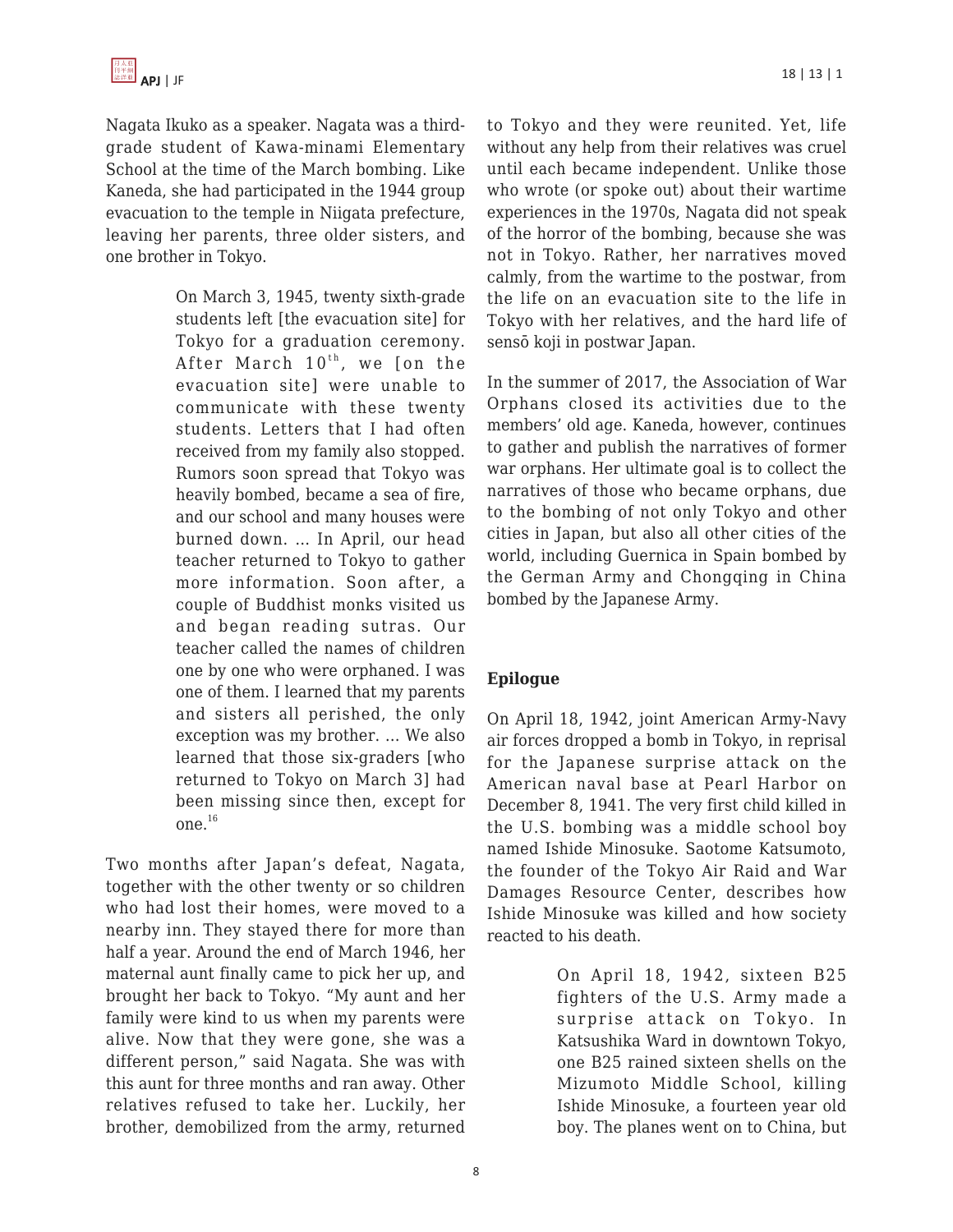two of them, out of fuel, were forced to land on Japanese occupied territory. Eight American soldiers on board were arrested by the Japanese army, and three, who confessed that they mistook the school building for a military barrack, were sentenced to death as, according to the court document, "these American beasts and demons killed and injured little ones." The tomb of Ishide Minosuke was quickly built on the compound of Hōrinji Temple near the school. From then on, until Japan surrendered to the Allied Forces, many young boys, who aspired to be fighter pilots, paid visits to Minosuke's tomb and pledged to revenge his death (Saotome 2013: 44-47).

Ishide Minosuke was not orphaned but killed. Today, we know little of those children killed in the bombing in Japan. Henmi laments the fact that "we are unable to know the ages of those 110,000 people killed by the bombing in Tokyo." However, he urges us to use the following formula to estimate the number of child fatalities.

> The bombing of Osaka from March 1945 to the end of the war killed 2,498 people living in the wards of Naniwa, Taishō, Ten'nōji and Abeno. Among them, 308 were children age 1 to 10 (12.3 percent), and 217 were children age 11 to 20 (8.6 percent) (1988: 36).

In other words, about 20 percent of the total victims of bombing could be children under age 20. If so, about 20,000 children died in air raids in Tokyo, and about 120,000 children died in air raids throughout Japan. Henmi thus argues that the evacuation order, which was implemented but not enforced, failed to save many children (1988: 36, see also Yoneda 2015). Were they also treated as martyrs of the war, like Minosuke? Probably not. Their parents, if they survived, surely mourned their children's deaths and remembered them. If they did not survive, these children's voices evaporated forever. But did they?

Sensō koji survived. In both Europe and East Asia, the first half of the 20th Century became the century of war orphans. The Geneva Declaration of the Rights of the Child, which was issued by the League of Nations in 1924, stated that "men and women of all nations" must offer protection to all children who lost it "beyond and above all considerations of [children's] race, nationality or creed." Nevertheless, a credible international body to protect the life of war orphans was missing. Instead, the wartime state and the postwar state were required to be the main protector of war orphans.

The sudden change of the word kokuji (the nation's child) to koji (orphan) at the divide of August 15, 1945, however, did not change the life of sensō koji. They are not the products of postwar Japan but are the products of the war. The postwar Japanese government, which since 1953 has offered hefty pensions to the bereaved families of fallen soldiers, has not yet paid so much as a penny to the war orphans of civilian parents. There is a pamphlet that Kaneda wrote some years ago. It is titled Sensō koji: katarenai kodomo tachi [War Orphans: Children Who Cannot Speak Out]. She wrote:

> Most war orphans shut their mouths and won't speak of their past. They do not want to remember, for doing so makes them feel miserable. Or, they will be kept on public display. They won't tell their stories even to their spouses or children. They believe that none can understand their pain (n.d.: 1).

But she spoke, almost fifty years after the war's end. Sensō koji belong to the last group of people who directly experienced Word War II.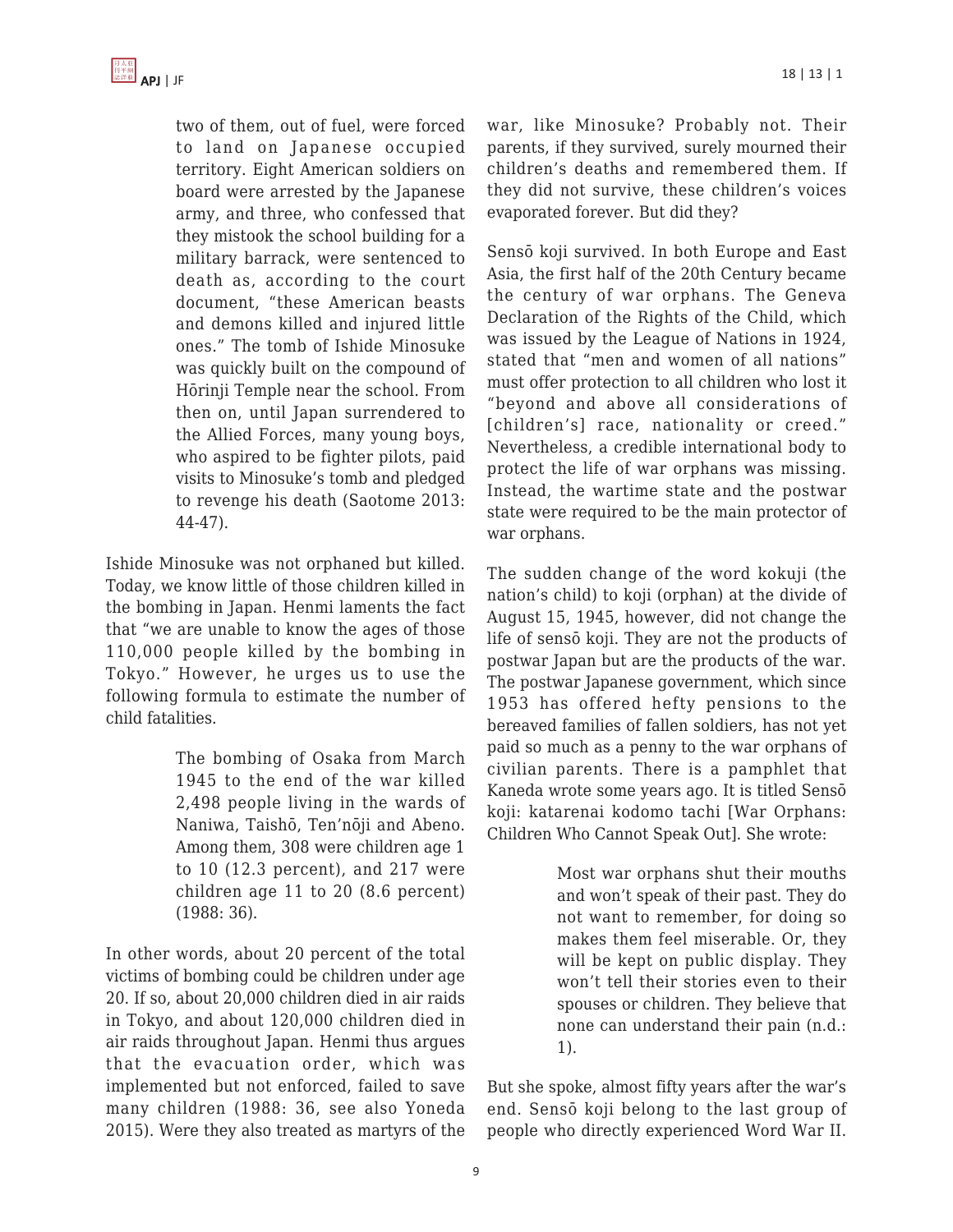

At the time of Japan's defeat, their ages varied from 0 to 18. Accordingly, they spoke and wrote their wartime experiences at different times of the postwar era. The voices of sensō koji have accumulated over several decades, and among them, I believe, we can also hear the voices of the dead.<sup>17</sup>

#### **References**

Aochi, Shin. 1951. "Furōji: Sensō gisei-sha no jittai" [Juvenile Vagrants: The Truth about the War Victims]. Fujin Korōn 35: 70-75.

Asai, Haruo. 2016. Okinawa-sen to Koji-in [The Battle of Okinawa and Orphanages]. Tokyo: Yoshikawa Kōbunkan.

Dower, John W. 1999. Embracing Defeat: Japan in the Wake of World War II. New York: The New Press.

Editorial. 1898. "Seifu wa koji-in jigyō o bōkan subekarazu" [The State should not Ignore the Enterprise of Orphanage]. Rikugō Zasshi 12: 25: 62-66.

Editorial. 1946. "Shūsen-go no jidō hogo mondai" [The Problem of the Protection of Children after the War's End]. Shakai Jigyō 29: 1: 2-9, 15.

Fish, Robert A. 2009. "'Mixed-blood' Japanese: A Reconsideration of Race and Purity in Japan." In Japan's Minorities: The Illusion of Homogeneity, edited by Michael Weiner, p. 40-58. London: Routledge.

Henmi Masaaki. 1988. "Nihon gakudō sokai-shi kenkyū josetsu" [Introduction to the Study of the History of School Children's Evacuation in Japan]. Hokkaidō daigaku kyōiku gakubu kiyō 51: 17-36.

\_\_\_\_\_\_\_\_\_\_\_. 1994. "Dai-niji sekai taisen go no

Nihon ni okeru furōji, sensō koji no rekishi" [The History of Juvenile Vagrants and War Orphans in Post World War II Japan]. Nihon no Kyōiku Shigaku 37: 99-115.

\_\_\_\_\_\_\_\_\_\_\_. 2007. "Haisen chokugo no Nihon ni okeru furōji, sensō koji no rekishi [The History of Juvenile Vagrants and War Orphans in Post-Defeat Japan]. Hokkaidō daigaku Daigaku-in kyōiku gakubu kiyō103: 11-53.

Kaneda, Mari. 2002. Tokyo dai-kūshū to sensō koji [The Great Bombing of Tokyo and War Orphans]. Tokyo: Kage Shobō.

\_\_\_\_\_\_\_\_\_\_\_. n.d. Sensō koji: katarenai kodomo tachi [War Orphans: Children Who Cannot Speak Out].

Kanō, Mikiyo. 2007. "'Konketsu-ji' mondai to tan'itsu minzoku shinwa no seisei" [The Problem of 'Mixed-blood Children' and the Formation of the Myth of a Homogenous Japan]. In Senryō to sei, edited by Okuda Akiko, et al, pp. 213-260. Tokyo: Impact Shuppan-kai.

Kawasaki, Ai. 2010. "Dai-niji sekai taisen go no Nihon e no enjo busshitsu: LARA to UNICEF o chūshin ni" [Material Aid to Japan After World War II: LARA and UNICEF]. Ryūtsū Keizai Daigaku Shakai Gakubu Ronsō 20: 2: 119-128.

Kitagawa, Kenzō. 2006. "Sengo Nihon no sensō koji to furōji" [War Orphans and Juvenile Vagrants in Postwar Japan]. Minshū-shi Kenkyū 71: 27-43.

Lee, Seungiun (李承俊). 2019. Sokai taiken no sengo bunka-shi [The Postwar Cultural History of the Experiences of Evacuation]. Tokyo: Seikyū-sha.

Morita, Sōichi. 1955. "Sensō koji no yukue" [Wandering Journeys of War Orphans]. Fujin Kōron 40: 130-133.

Narita, Ryūichi. 2010. "Sensō keiken" no sengo-shi: Katarareta taiken, shōgen, kioku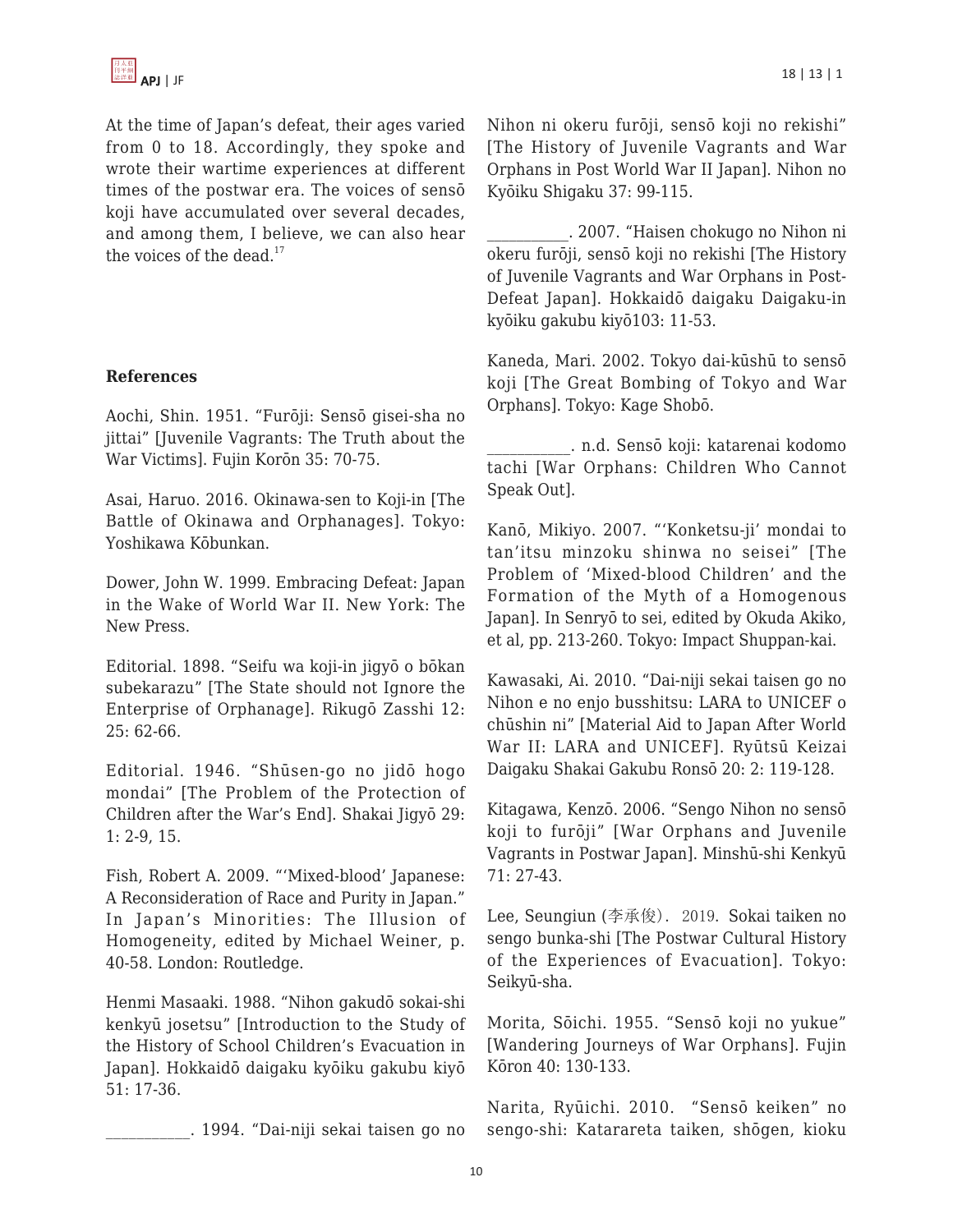

[The Postwar History of the Narratives of Wartime Experiences: Experiences, Testimonies and Memories]. Tokyo: Iwanami Shoten.

Nomoto, Sankichi. 1998. Shakai fukushi jigyō no rekishi [The History of the Works of Social Welfare]. Tokyo: Akashi Shoten.

Ōta, Hiroka. 1904. "Tokyo kojiin" [Tokyo Orphanage]. Chūō Kōron 19: 81-83.

Roebuck, Kristin. 2016. "Orphans by Design: 'Mixed-blood' Children, Child Welfare, and Racial Nationalism in Postwar Japan." Japanese Studies 36: 2: 191-212. Online version accessed [here,](http://dx.doi.org/10.1080/10371397.2016.1209969) pp. 1-35.

Saotome, Katsumoto. 2013. Watashi no Tokyo heiwa sanpo [My Peace Walk in Tokyo]. Tokyo: Shin Nihon Shuppan-sha.

\_\_\_\_\_\_\_\_\_\_. 2011. "Reconciliation and Peace through Remembering History: Preserving the Memory of the Great Tokyo Air Raid." The Asia Pacific Journal 9: 3: 1-8.

Sensō koji no kai, ed. 2009. Sensō koji tachi no hajimete no ibento kiroku-shū [Compilation of the First Narratives of War Orphans]. Tokyo: Sensō koji no kai.

Tamiya, Torahiko, ed. 1971 (orig. 1947). Sensai koji no kiroku [Records of the Voices of War Orphans]. Tokyo: Taihei Shuppan-sha.

Tokyo Koji-in. 2003 (orig. 1900-1906). Tokyo kojiin geppō [Monthly Report of Tokyo Orphanage]. Tokyo: Fuji Shuppan.

Tokyo Yōiku-in. 1953. Yōiku-in 80 nenshi [The 80 Year History of the Tokyo Metropolitan Orphanage]. Tokyo: Tokyo Yōiku-in.

Sawayama, Mikako. 2008. Edo no sute-go tachi : Sono shozō ["Thrown-Away" Children in Edo: Their Portraits]. Tokyo: Yoshikawa Kobun-kan.

Selden, Mark. 2009. "Forgotten Holocaust: U. S. Bombing Strategy, the Destruction of Japanese Cities, and the American Way of War From the Pacific War to Iraq." In Bombing Civilians: A Twentieth-Century History, edited by Yuki Tanaka & Marilyn B. Young, pp. 77-96. NY: The New Press.

Takeda, Toshio. 1948. "Furōji no mondai" [The Problem of Juvenile Vagrants]. Shakai Jigyō 31: 1: 1-6.

Yoneda, Toshihiko. 2015. "Kūshū sokai kara mita sensō to kodomo" [The War and Children: The Impact of Fire Bombing and Evacuation]. Yōji Kyōiku-shi Kenkyū 10: 46 61.

Yoshioka, Genji. 1987. Yakeato shōnen-ki [My Childhood in the Ruins of Fire Bombing]. Tokyo: Chūō Kōron-sha.

**Mariko Asano Tamanoi** is Professor Emeritus and Research Professor of the Department of Anthropology, Los Angeles. She is the author of *[Memory Maps: The State and Manchuria in](https://www.amazon.com/dp/0824832671/?tag=theasiapacjo0b-20) [Postwar Japan](https://www.amazon.com/dp/0824832671/?tag=theasiapacjo0b-20)* [\(](https://www.amazon.com/dp/0824832671/?tag=theasiapacjo0b-20)2009), *[Under the Shadow of Nationalism: Politics and Poetics of Rural](https://www.amazon.com/Under-Shadow-Nationalism-Politics-Proceedings/dp/0824820045/?tag=theasipacjo06-20) [Japanese Women](https://www.amazon.com/Under-Shadow-Nationalism-Politics-Proceedings/dp/0824820045/?tag=theasipacjo06-20)* (1998), and other books and articles published in journals including the *Journal of Asian Studies*, *American Ethnologist*, *Comparative Studies in Society and History* and the *Asia-Pacific Journal*.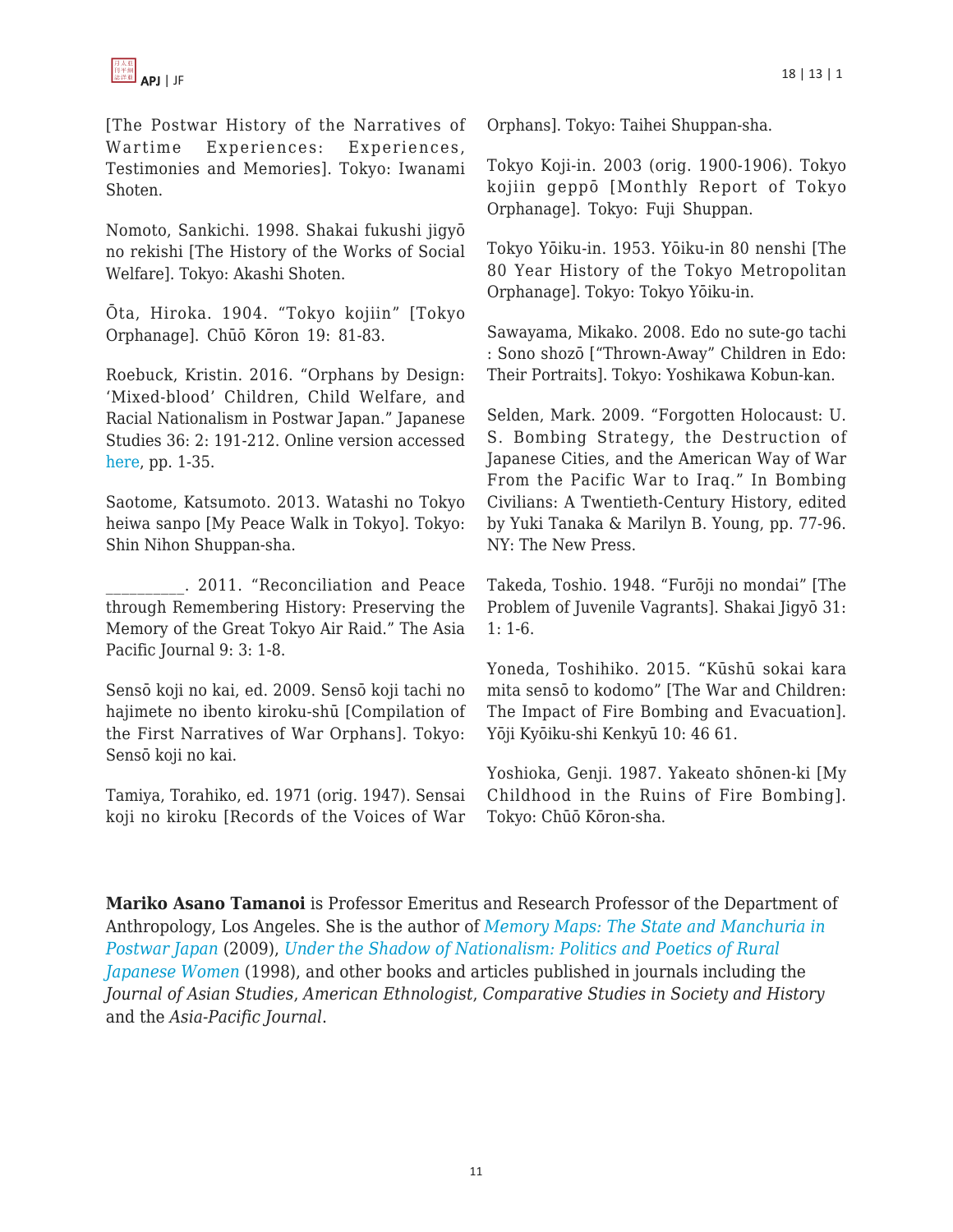

# **Notes**

1 In Japanese, *sensō koji* and *sensai koji* are used interchangeably. Yet, strictly speaking, they differ: *sensō* refers to the war while *sensai* refers to the damage caused by the war. In this text, I use *sensō koji*, as *sensai* refers to the consequences of the war.

<sup>2</sup> Other categories of *mukoku no tami* are: *kan* (鰥) (widowers older than age 61), *ka* (寡) (widows older than age 61), *doku* (独) (those older than age 61 without children), *rō* (老) (those older than age 65) and *shitsu* (疾) (those who are disabled). According to Nomoto Sankichi, these categories were created in the seventh century (Nomoto 1998: 18).

<sup>3</sup> During the feudal era (1600-1867), the common terms for "orphan" were *minashi-go* (身無 子) and *sute-go* (捨て子). *Minashi-go* refers to children without parents or other caretakers. *Sute-go* is a compound word of the verb *suteru* (to throw away) and the noun *ko* or *go* (child). Sawayama Mikako argues that during the feudal era, some desperate parent(s) "threw away" their child in a place where he or she would be likely to be found, such as the temple compound on a festival day, or at the front gate of a notable family in their own neighborhood. Parents rarely discarded their newborn baby, fearing that the infant might die before being found. Those who practiced *sute-go* were mostly poor people, for whom illness, death, or divorce made it impossible to raise children (Sawayama 2008). The Meiji state changed the name *sute-go* to *ki-ji*, an abandoned child, and criminalized the act of "throwing away the child."

<sup>4</sup> *Rikugō Zasshi* (六合雑誌) is a journal published between 1880 and 1921 by a group of Protestant and Catholic writers. They aimed to propagate "the truth of Christianity" in Japan. *Rikugō* means "heaven and earth, and the four directions of east, west, south and north" or "the universe."

 $^5$  By the end of the First Sino-Japanese War (1894-1895) and the Russo-Japanese War (1904-1905), the number of orphanages in Japan had reached nearly 140. Nevertheless, the Tokyo Metropolitan Orphanage [Tokyo Yōiku-in], established by the Tokyo Metropolitan Government in 1872, was the sole public institution until 1945. All other orphanages were private institutions founded by Christians, Buddhists or lay people.

 $^{\rm 6}$  Tokyo *Koji-in* (Tokyo Orphanage), a private orphanage established in 1899, changed its name to Tokyo *Ikusei-en* in 1907. In 1910, only 32 out of 136 orphanages in Japan still bore the name *koji-in*. All others used either *ikusei* or *ikuji*, instead of *koji*. Both *ikusei* and *ikuji* mean "to rear a child." By dropping *koji* and replacing it with a term that implies the value of orphans, orphanage founders tried to present their institutions as family, and themselves as "fathers" and "mothers" of the children.

7 The title of this article is: "*Hitsū no unmei o hiraku: kokuji to shite yōiku*" [Overcoming the Tragic Fate: We are determined to bring up our [orphaned] children as *kokuji*].

 $^{\circ}$  The battle of Okinawa, which formally ended on June 25, 1945, prior to Japan's surrender, killed approximately one fourth of the island's entire population, that is, about 190,000. Among them, more than 120,000 were Okinawan civilians. In his study of "war orphans" in Okinawa, Asai Haruo (2016) points out that there were no "orphanages" in Okinawa before the end of the war. Instead, the system of mutual help in each neighborhood took care of children who had lost their families. The war almost destroyed this system, as the U.S. military placed most of these children in refugee camps together with adults.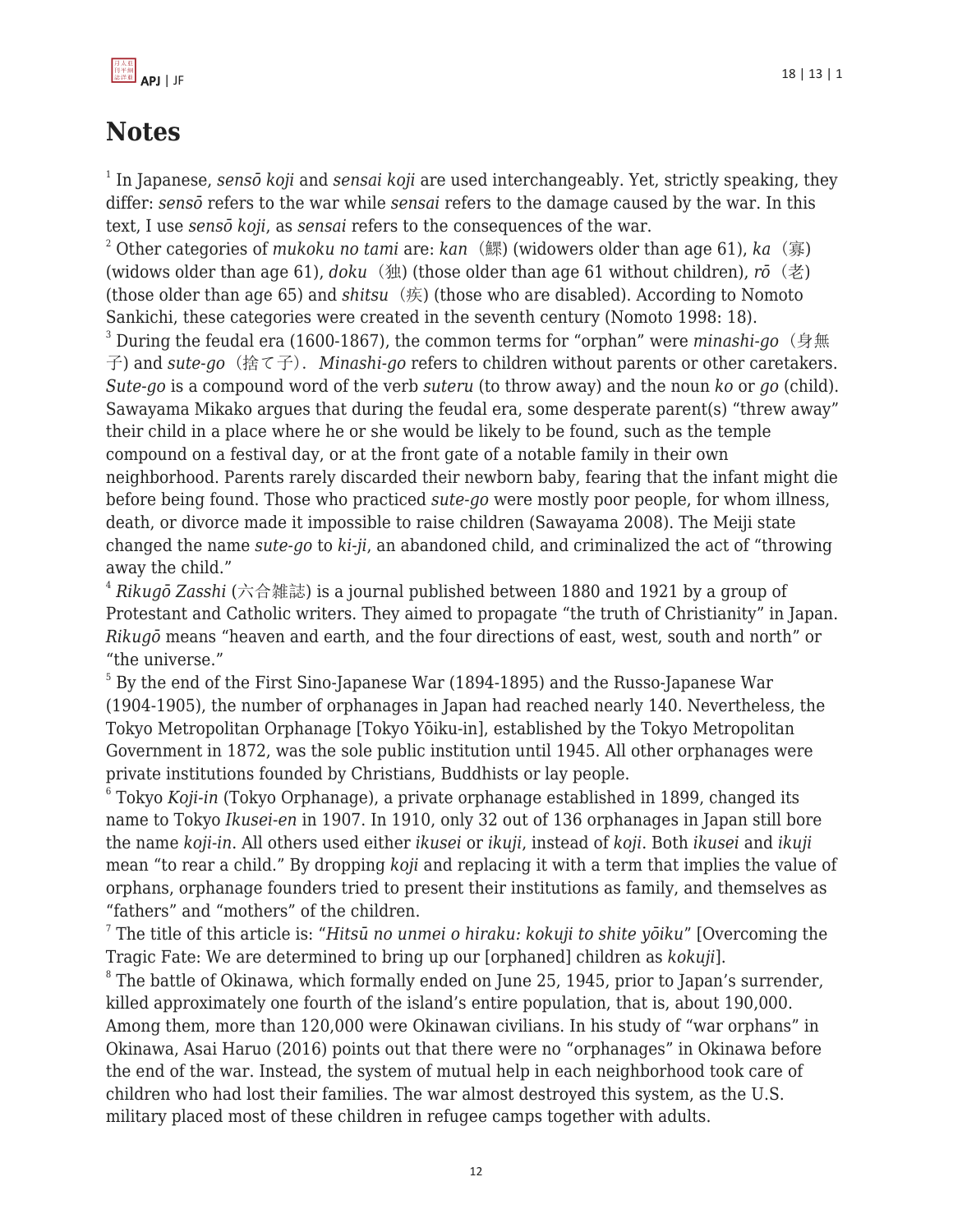9 In this article, I exclude from the category of *sensō koji* the "mixed-blood" children, who were institutionalized in orphanages or other-state sponsored facilities in postwar Japan. Mixed-blood children were born of a Japanese mother and a foreign father stationed in Japan during occupation, between 1945 and 1952. The postwar Japanese government did not count the number of mixed-blood children, let alone the number of mixed-blood war orphans, until 1952. Hence, their number is not included in the figure of 123,511, counted in 1948. For more information about mixed-blood children, see Roebuck (2016) and Kanō (2007).

 $10$  At the time of the March 10 bombing, one of Kaneda's sisters was younger than 8 and another sister was older than 13.

<sup>11</sup> The following example demonstrates the scale of *karikomi*. Between June 22 and July 10, 1946, 512 street children in Tokyo were "hunted," "captured," and brought to the Tokyo Metropolitan Orphanage. At the end of December 1946, this orphanage housed 928 such children (649 boys and 279 girls). More than 20 percent of them ran away from the orphanage within a few days of their arrival. (Tokyo Yôiku-in 1953: 272). I also note that by 1942, the number of privately-run orphanages had plummeted. The caretakers were increasingly mobilized as soldiers or laborers. Donations declined or stopped. Several orphanages were commandeered by the army, and many were eventually destroyed by U.S. bombing.

 $12$  In the immediate postwar era, many street children were addicted to methamphetamine, commonly called *hiropon*. *Hiropon*, or *Philopon*, is the brand name of a methamphetamine manufactured by the Dai Nippon Pharmaceutical Company during the war, widely used by soldiers as a "stimulant" to fight. After the war, significant quantities of the drug ended up on the black market. The drug, having lost its original role, quickly spread among Japanese people in dire straits, including street youth (Aochi 1951).

<sup>13</sup> Another example is a series of radio dramas titled *Kane no naru oka* [The Hill where the Sound of a Bell is Heard], which was broadcasted 615 times from July 5, 1947 to April 28, 1950. The protagonist was Kagami Shūhei, a demilitarized and repatriated soldier, who eventually succeeds in building a house for *sensō koji*-cum-*furōji* in Nagano, Aichi and Hokkaido prefectures. Other characters included a dozen or so *sensō koji*. Though some of them engaged in petty theft, all of them eventually understood their mission to build a new Japan (Henmi 2007).

 $14$  As the largest reformatory remaining in the rubble of Tokyo, Hagiyama received much aid through Licensed Agencies for Relief in Asia (LARA). LARA was launched in June 1946, through thirteen Christian organizations based in the United States, and continued its activities until 1952. LARA's main recipients were destitute people institutionalized in orphanages, shelters for children, hospitals for tuberculosis patients, shelters for homeless people, old people's homes, and hospitals for leprosy patients. Children in schools in major cities, where the effects of the bombings were particularly severe, and homeless repatriates were also recipients of LARA's aid (Kawasaki 2010: 122).

<sup>15</sup> In early postwar Japan, it was quite common for *sensō koji*-cum-*furōji* to sneak onto the trains without buying tickets. While such an act was a crime, station employees seemed to have routinely allowed them to do so. Hence, many covered long distances in search of food, shelters and friends.

<sup>16</sup> Nagata's narratives were also recorded in the booklet titled *Sensō koji tachi no hajimete no ibento kiroku-shū* [Report of the First Event where War Orphans Spoke], edited by *Sensō koji*